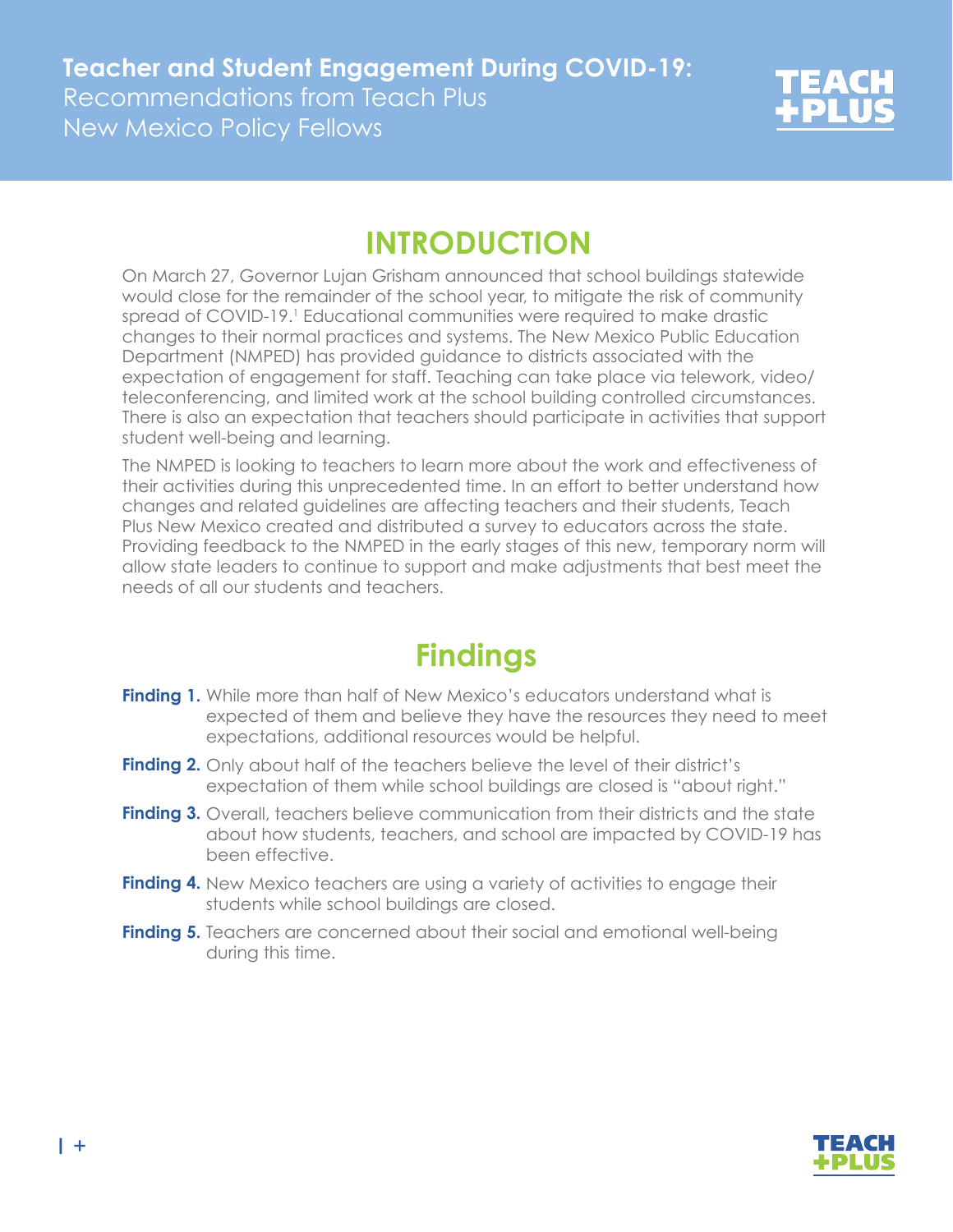### **We recommend that NMPED take the following actions:**

- **1.** Update guidance to districts that would allow teachers to access materials/ resources located in classrooms at least once each month (April/May), in compliance with state orders related to group size and social distancing; clearly define minimal and maximum efforts related to activities outlined in the local Continuous Learning Plans (CLP); and include a plan to support and evaluate the social and emotional well-being of teachers and other staff.
- **2.** Work with districts and educational organizations to determine types of training currently available for teachers on virtual/off-site learning, support training development, and communicate with teachers statewide about available opportunities.
- **3.** Include teachers as priority stakeholders when developing timely, effective communications.
- **4.** Develop a system that identifies best practices and activity ideas related to student-teacher and peer collaboration during off-site learning.

## **METHODOLOGY**

In March 2020, we surveyed 550 New Mexico teachers about their experiences with guidelines and requirements for COVID-19-related education. Our goal was to:

- + Determine if teachers understand what is expected of them during this time and if the expectations are appropriate.
- + Identify if teachers have the resources they need to do what is being expected.
- + Determine if communication during this state emergency is effective.
- + Understand how students are being engaged and if activities are meaningful.
- + Identify other issues and needs that teachers have during this time.

To address these questions, Teach Plus New Mexico distributed a survey through New Mexico's educator networks. The respondents are all current teachers at district or charter schools in the state. Ninety-four percent of the 550 teachers who responded are currently teaching in public school districts while six percent are in public charter schools across New Mexico. Overall, respondents reported teaching in 57 public school districts and 16 charter schools. Twenty-four percent of respondents reported teaching in high schools, 16 percent in middle schools, seven percent in K-8 schools, 45 percent in elementary schools, one percent in pre-school settings, and seven percent in other school settings. Seventy percent report teaching in a Title I school.

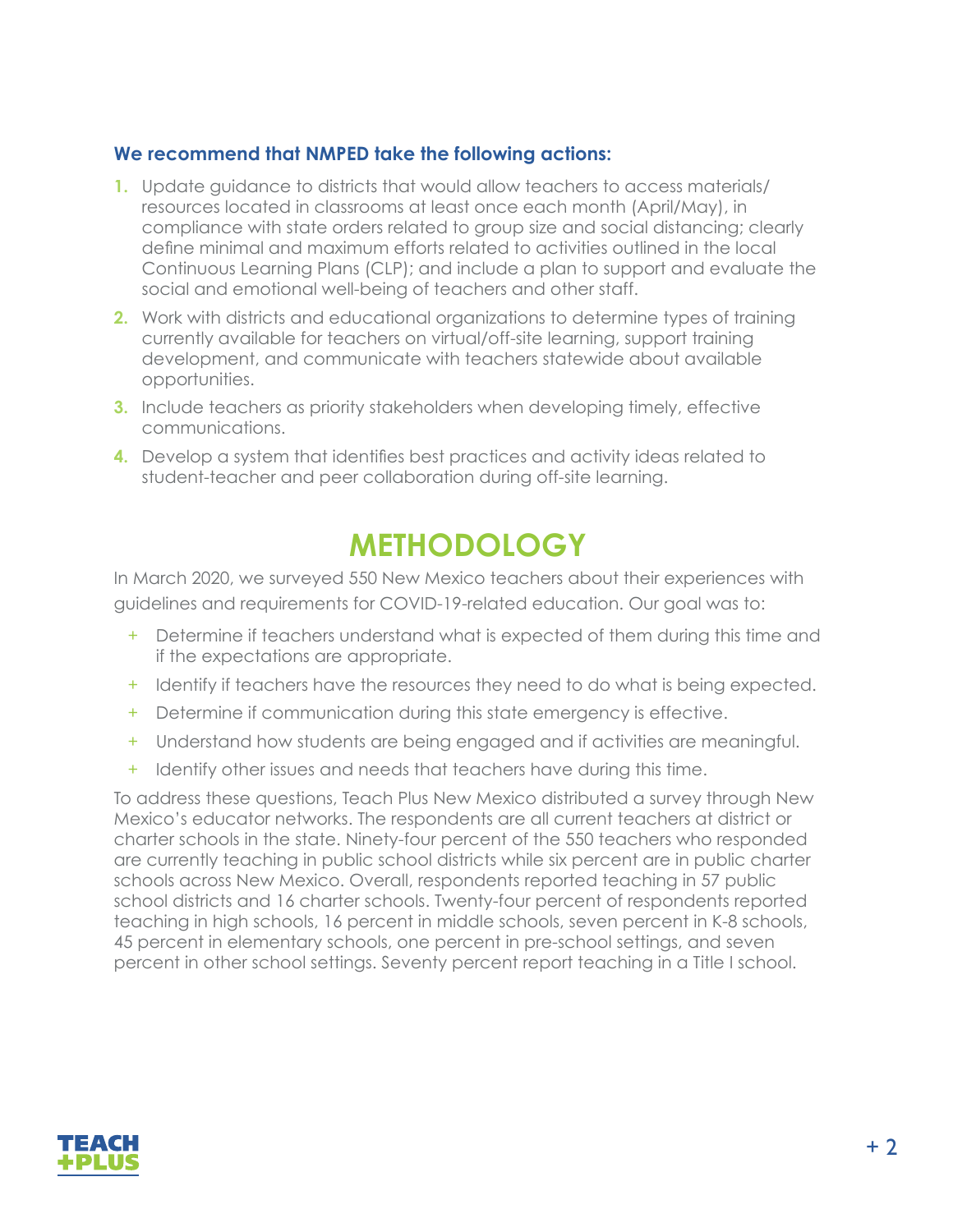## **FINDINGS**

#### **1** While more than half of New Mexico's educators understand what is <br> **1.** expected of them and believe they have the resources they need to **expected of them and believe they have the resources they need to meet expectations, additional resources would be helpful.**

The NMPED has created specific guidelines for educators and student learning during this time. Districts have the flexibility to create a CLP, outlining their specific plans to educate students, which requires approval from the NMPED. Seventy-three percent of the survey's respondents indicated that they either strongly or somewhat agreed that they understood what was expected of them during building closures.<sup>2</sup> However, a third of responding teachers say they don't have what they need to do their job.3 As plans are developed and implemented, the needs of teachers should be considered. When teachers were asked what additional resources they needed, the following themes emerged:<sup>4</sup>

- + Access to supplies from their classroom or resources to purchase supplies/tools that will support learning outside the classroom.
- + Training for teachers including virtual platforms and online curriculum.
- + More technology and internet services for students to participate in virtual learning opportunities.

Although the CLPs may differ by district, many teachers identified similar needs to enhance their ability to better support their students.

*"I am in need of strong training in the use of Google Classroom, Zoom, and other online platforms for communicating with my students and fellow teachers. I feel totally inadequate and am having difficulty figuring out how to set up the Google classroom, manage student work, etc. This is very frustrating."*

### **Only about half of the teachers believe the level of their district's 2.expectation of them while school buildings are closed is "about right."**

The NMPED provided districts with a list of activities that could be used to engage educators. Teachers participated in activities that facilitated direct contact with their students and in instructional activities. Eighty-five percent of teachers in our survey were establishing contact with families. This contact included efforts to obtain information to better prepare for future instruction and ways to support student needs. Educators also worked on academic planning, with 80 percent of teachers using their time to work on activities associated with student learning.<sup>5</sup> Participation in the other suggested activities varied.

The NMPED offered guidance to districts related to "meaningfully engaging teachers," but specific expectations of work were given by districts. With the flexibility for district leaders to decide locally, teachers felt differently about the level of expectation of their work:<sup>6</sup>

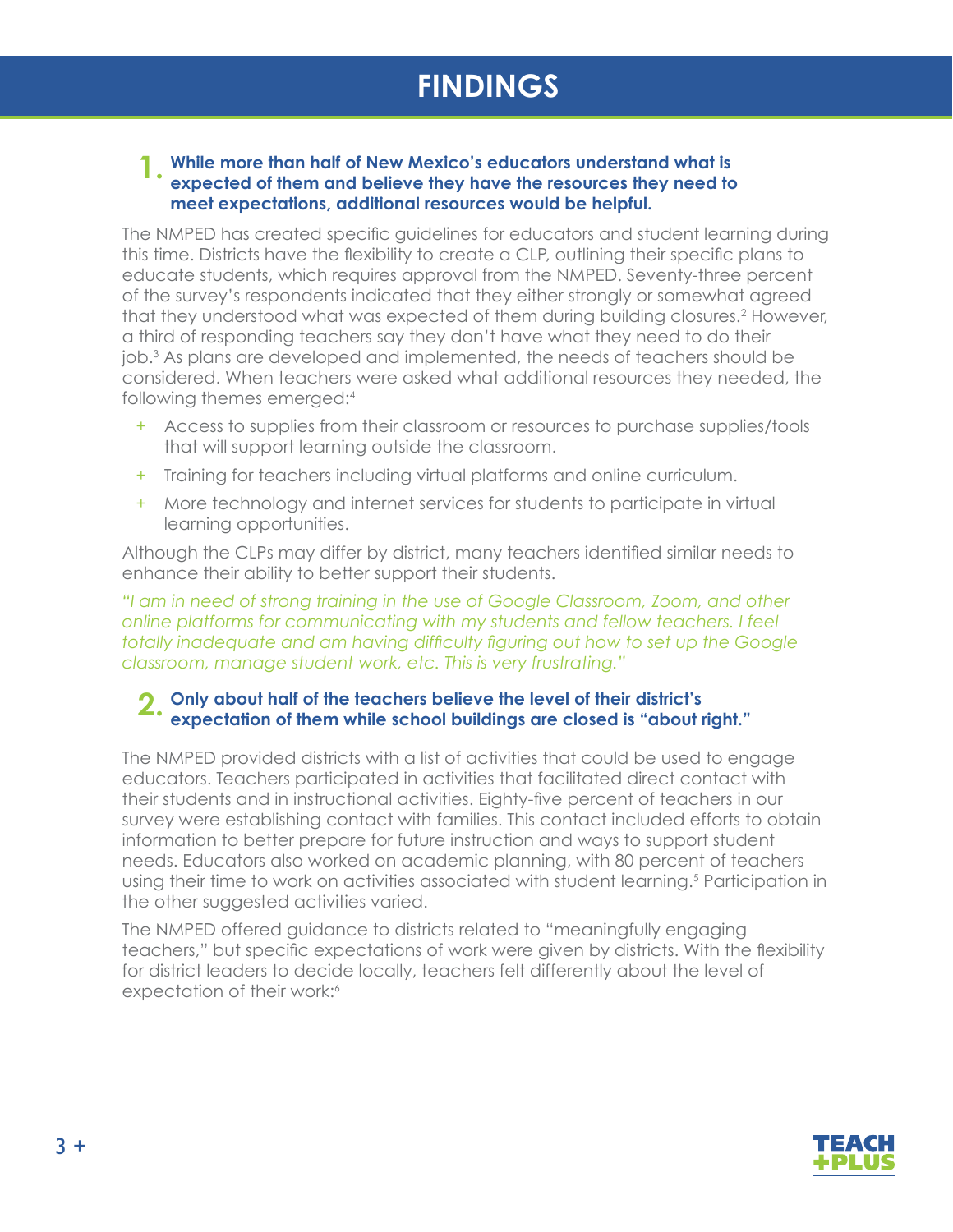- + Nineteen percent felt the expectations were "too much."
- + Fifty-six percent felt the expectations were "about right."
- + Four percent felt the expectations were "too little."
- + Twenty percent were "unsure."

*"I am very concerned that the expectations are broad (and minimal) and many districts across the state may not provide the same effort. I worry about our state's students falling further behind. I believe the state should mandate more, not give local control."*

#### **Overall, teachers believe communication from their districts and the state about how students, teachers, and school are impacted by 3. COVID-19 has been effective.**

Requirements and expectations have changed throughout this past month due to circumstances related to COVID-19. This was exacerbated by the spring break, which could have impacted normal modes of communication for teachers. As district and state leaders have made efforts to communicate with a variety of stakeholder groups, approximately 25 percent of educators in our survey felt these were not effective. According to our survey:

- + Seventy-four percent of teachers strongly or somewhat agree that communication from their district has been effective.7
- + Sixty-nine percent of teachers strongly or somewhat agree that communication from the NMPED has been effective.8

Because one teacher impacts the lives of many students, communication must be effective for all teachers across the state.

*"Communicate expectations; Allow flexibility, time to collaborate with grade level teams, ask for feedback from teachers, create a platform where teachers can share ideas and get support."*

### **New Mexico teachers are using a variety of activities to engage their 4.** New Mexico teachers are using a variety of students while school buildings are closed.

As students across the state embark on new learning activities, we have found that most teachers are using a blended learning approach which includes online and paper-based activities. The following indicates current practices for teachers engaging students in learning (note: respondents could identify more than one form of engagement):9

- + Seventy-four percent of teachers have used virtual learning through online programs/assignments.
- + Fifty-seven percent of teachers have given packets or paper-based lessons and activities.
- + Eighty-one percent of teachers have directed students to online resources.
- + Fifty-one percent of teachers have engaged students in virtual learning through teacher-led instruction.
- + Thirty-four percent of teachers have engaged students in virtual, or non-inperson activities to engage with one another.

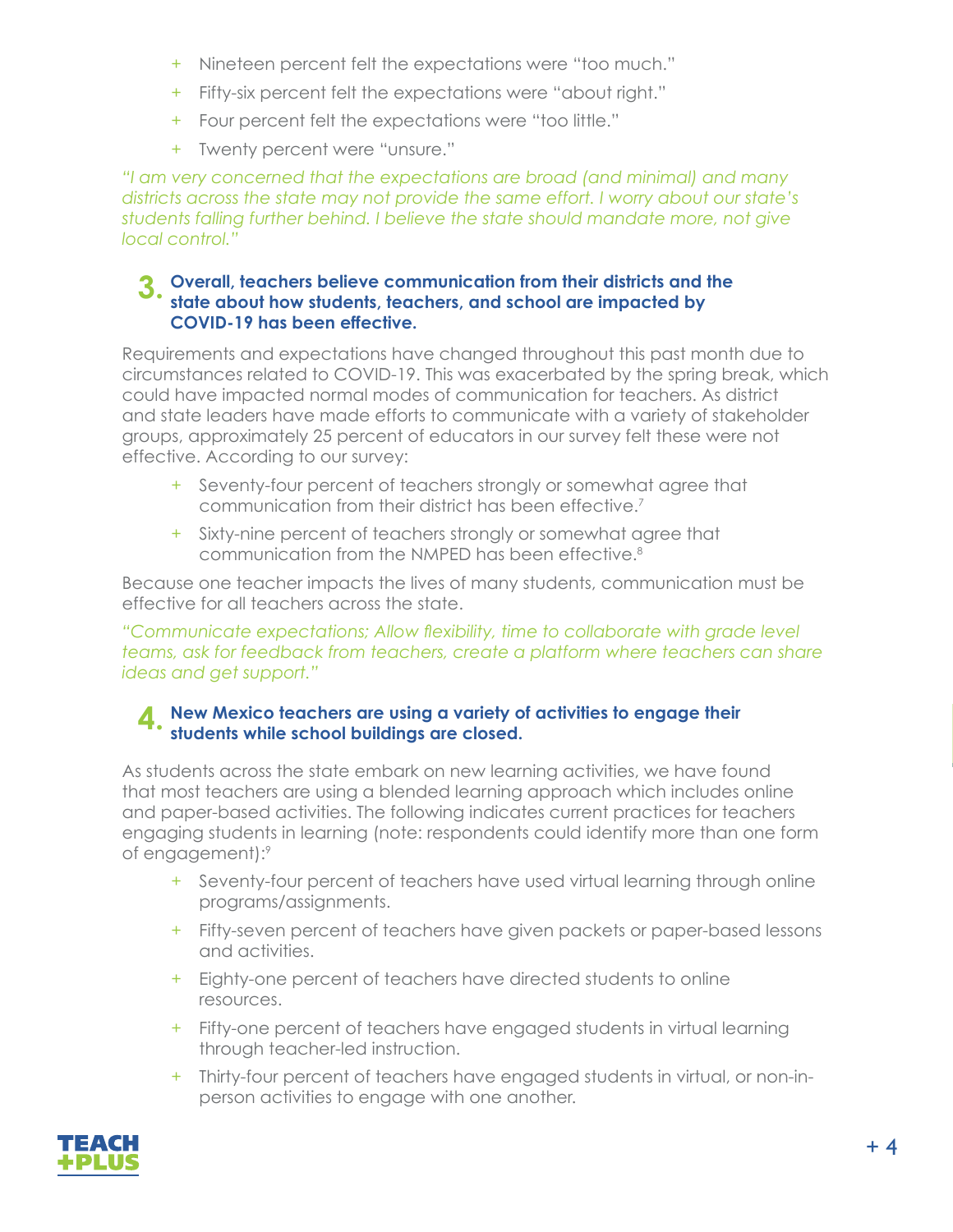#### *"We have a multitude of venues trying to reach students each and every way possible."*

While students have received activities and assignments that are both online and paper-based, most activities do not include opportunities for students to engage with their peers in their learning. Statewide orders related to COVID-19 limit the opportunity for in-person collaboration. Lack of access to technology, or current structures to activities limit the opportunity for students to connect through additional platforms. Only 34 percent of teachers indicated that their schools are providing opportunities for students to engage with one another in their learning.<sup>9</sup> Limited access to their peers is a major change from their normal expectation of school and may be challenging for some students, affecting their mental health.

*"Online classes or check-ins with teachers and counselors, webinars that allow students to ask questions and make comments, virtual activities that classes can do together and leave comments in a place like Google Classroom would support learning."*

#### **Teachers are concerned about their social and emotional well-being 5. during this time.**

Teachers are working with their students and leaders in a new way and their knowledge, experience, and confidence in these efforts vary. Many teachers are also facing similar challenges to other parents as they work from home supporting their own families and share concerns of COVID-19.10 Many teachers are feeling the added stress from their expectations as a teacher, parent, or caregiver.

*"I think teacher wellness is being neglected, while we direct our entire focus on the fact that our students are not in schools, students require daily meals, etc. Many teachers have challenges with mental health, and I think the schools being closed is a huge adjustment for the teachers, getting into a new routine, not being in the classroom, having new expectations thrown at us and changed every week, and lack of communication."*

### **RECOMMENDATIONS**

**Based on feedback from teachers related to current implementation of learning plans and their needs to be more effective, Teach Plus recommends that the NMPED take the following actions:**

**Recommendation 1: Update guidance to districts that would allow teachers to access materials/resources located in classrooms at least once each month (April/ May), in compliance with state orders related to group size and social distancing; clearly define minimal and maximum efforts related to activities outlined in the local Continuous Learning Plans (CLP); and include a plan to support and evaluate the social and emotional well-being of teachers and other staff.**

As teachers embark on a new way of teaching, they will likely adjust their lessons along the way. These adjustments may require the use of additional or different items. Teachers will need to access resources, tools, and other materials from their schools and classrooms as they continue to support student learning from outside the classroom walls. We recommend state leaders shift guidance to districts to establish a safe plan to support physical retrieval of materials from the school site. This will help maximize the effectiveness of teaching and learning during this time.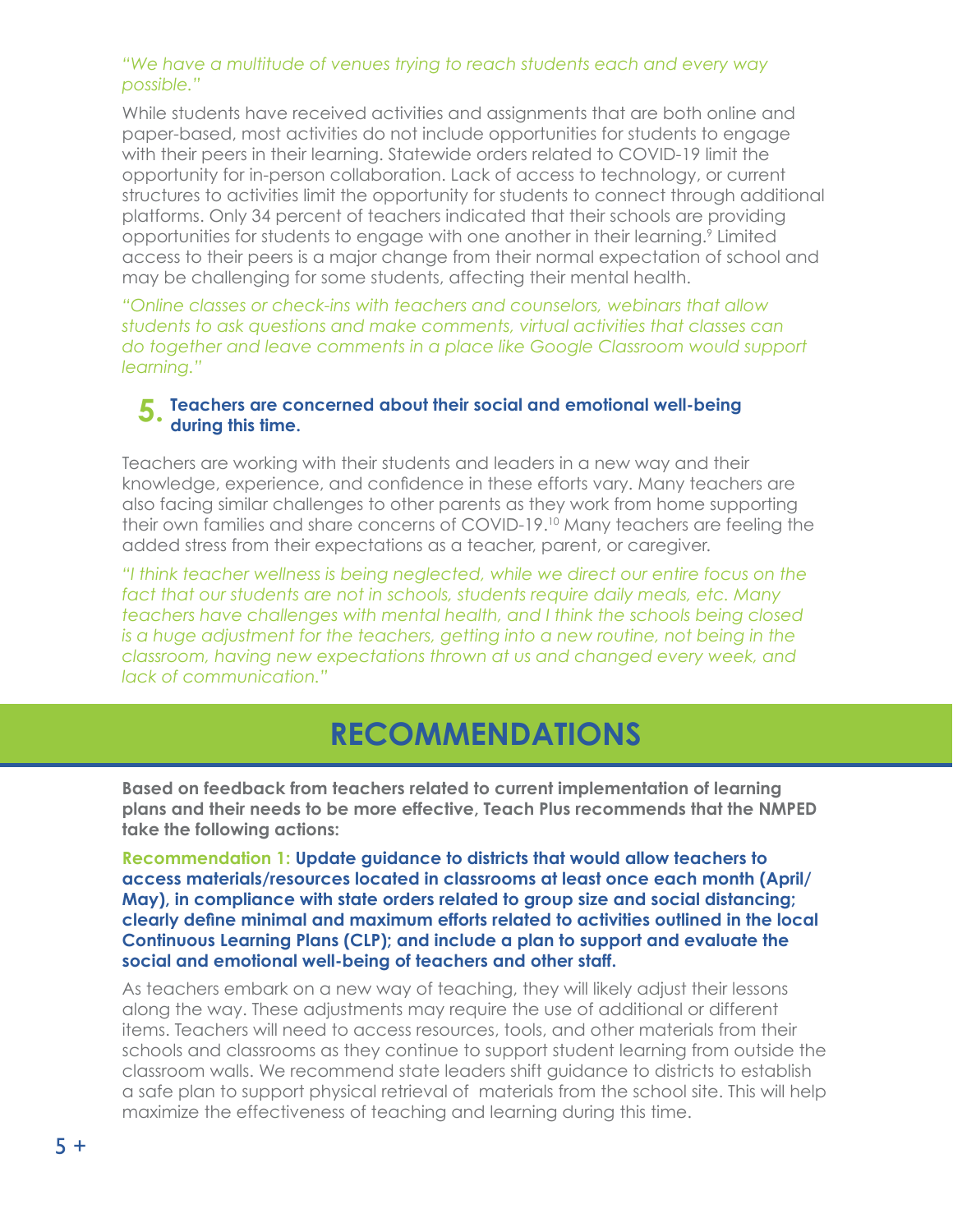In an effort to meet the needs of their local communities, districts' plans may vary widely. The NMPED has created a list of suggested activities related to teacher engagement. We recommend that the follow-up to this includes a measure outlining the minimal through maximum level of expectation, including time spent. The addition of minimal and maximum expectations will help to ensure more consistency among districts and will help prevent under- or overwhelming teachers.

Early CLPs focused on the education and well-being of students. As those plans begin to be implemented across the state, we must ensure additional stakeholders are being considered and supported. As a next step, districts should develop a basic plan to ensure school and district leaders are aware of and supportive of the social and emotional well-being of teachers and other staff. Plans could include a short interview that is conducted with staff on a weekly basis or a system for staff to reach out to leaders when needing support.

#### **Recommendation 2: Work with districts and educational organizations to determine types of training currently available for teachers on virtual/off-site learning, support training development, and communicate with teachers statewide about available opportunities.**

The levels of understanding and effectiveness in using technology, creating distance learning plans, and online programs vary among teachers. There are currently a variety of resources and training being offered by both in and out-of-state groups. However, this information can be overwhelming to teachers, adding to the stress of these challenging times. NMPED should assist in the organization, development, and sharing of training opportunities that will help meet the individualized needs of educators across the state.

#### **Recommendation 3: Include teachers as a priority stakeholders when developing timely, effective communications.**

Teachers want to be a valued member of the educational partnership, especially during these challenging times. Many teachers become aware of educational updates related to COVID-19 during news conferences along with other community members. Having access to information earlier, along with superintendents, school board members, and other educational groups, will ensure that teachers' perspectives are counted alongside other educational professionals and key stakeholders. Early access to information will also help teachers answer questions from parents and community members.

#### **Recommendation 4: Develop a system that identifies best practices and activity ideas related to student-teacher and peer collaboration during off-site learning.**

Teachers have already demonstrated the ability to act quickly under challenging circumstances to develop a variety of learning plans for students, but they can and want to do much more. They are truly the experts who best know our students. State and district leaders need to assist teachers in organizing and sharing best practices, such as lessons that allow for students to connect better with their teacher and other students. Teachers are developing great ideas in real time, but they need a system to organize, share, and support them. NMPED can help with developing and launching such a system.

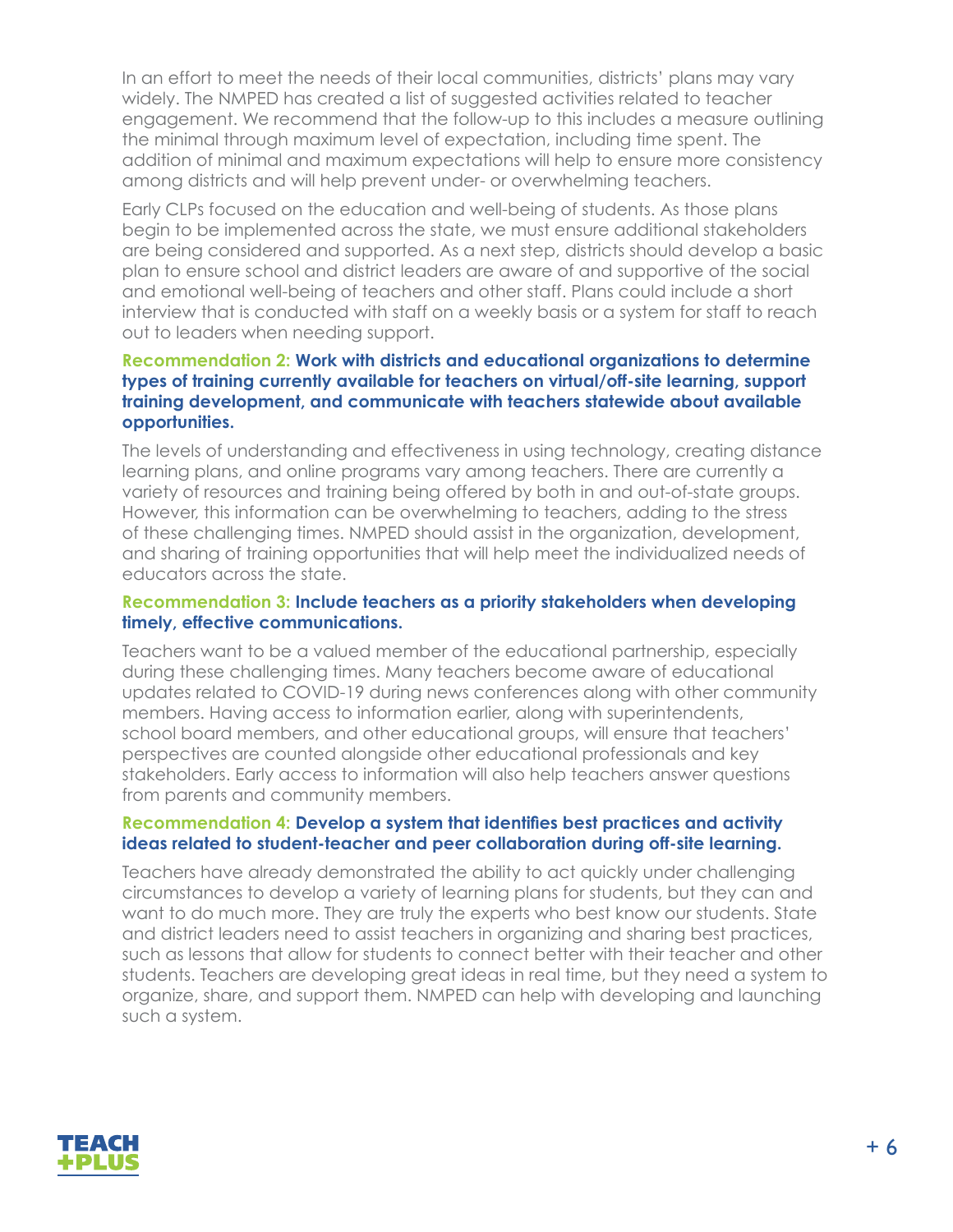# **CONCLUSION**

In this challenging time, we call on state leaders to rely on educator feedback and ideas as they make decisions that affect student learning. Educators are on the front lines of implementing state and district COVID-19 plans for their students. With strong, continued partnership with our teachers, we can provide quality learning in a supportive environment for New Mexico's teachers and students during this time and beyond.

# **AUTHORS, TEACH PLUS NEW MEXICO TEACHING POLICY ALUMNI:**

Aja Currey, Rio Gallinas Charter School, Reading Interventionist & Teach Plus Senior Teaching Research Fellow

Ruth Montoya, 6th Grade Teacher, Kirtland Elementary School, Central Consolidated School District & Teach Plus Alumna

Hope Morales, New Mexico Executive Director